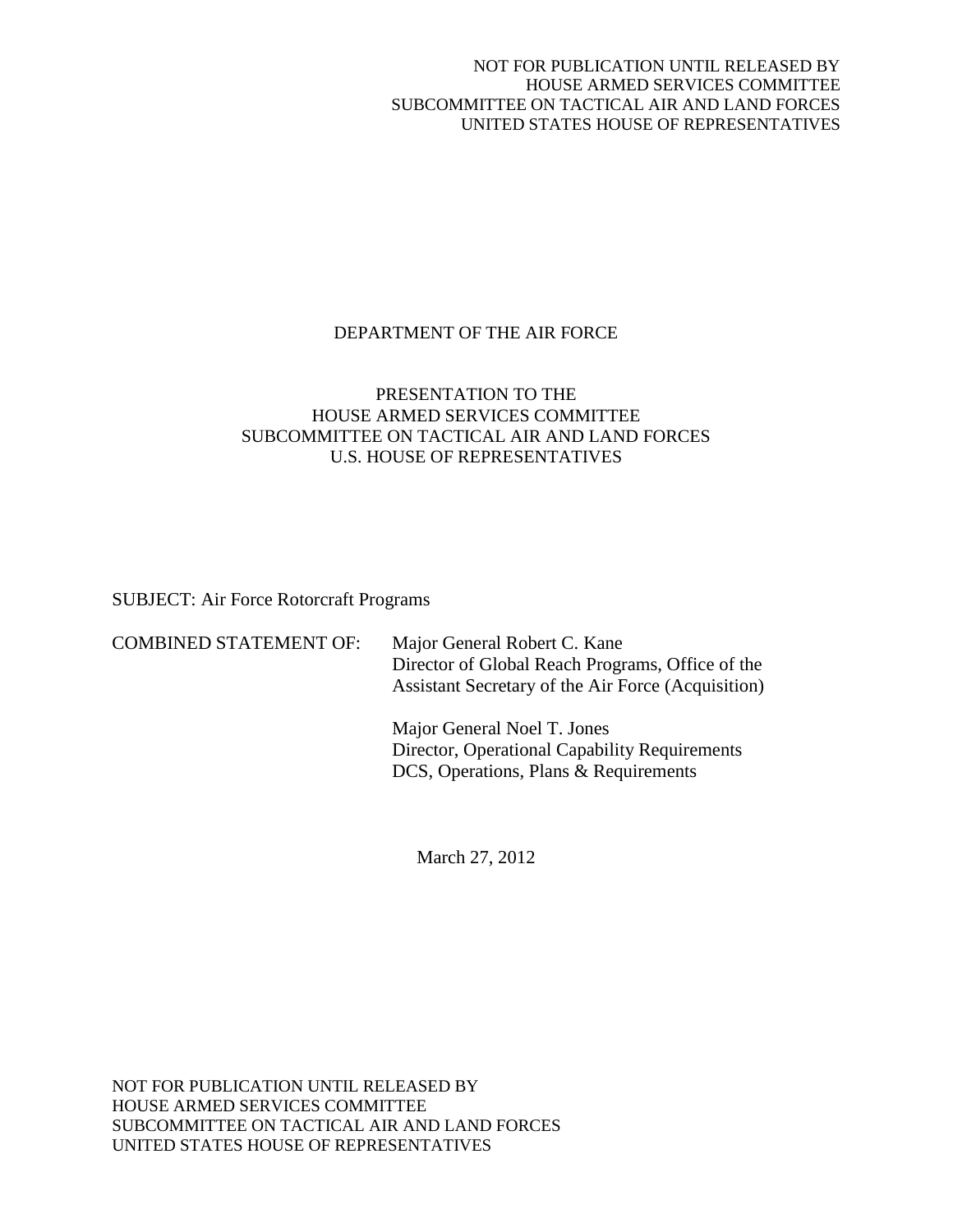## **Introduction**

Chairman Bartlett, Ranking Member Reyes, and distinguished members of the subcommittee, thank you for calling this hearing, and for the opportunity to provide you with an update on Air Force rotorcraft modernization efforts important to our Air Force and to the Nation. Air Force rotary wing assets are critical to the mission of the Air Force and provide worldwide support to Combatant Commanders. The HH-60G supports the Service's Core Function of Personnel Recovery. Additionally, the UH-1N provides security for Nuclear Operations while also ensuring continuity of government and continuity of operations in the National Capital Region. Another H-1 variant, the TH-1H, provides a modern platform for the rotary wing track of Air Force undergraduate pilot training. Finally, the CV-22 provides US Special Operations Command with a unique long-range vertical lift capability. The Air Force is dedicated to sustaining our capabilities and modernizing as required to ensure we meet the needs of the country.

### **Combat Search and Rescue (HH-60G)**

Air Force Rescue Forces recover isolated personnel in contested areas, marginal weather, and during very-low illumination. The Air Force makes a significant investment to train and equip dedicated Rescue Forces capable of providing Personnel Recovery in support of the Joint Force. Since September 11, 2001, our HH-60G crews have recovered isolated personnel in hostile enemy territory and have repeatedly landed in contested areas to recover injured American and Coalition Soldiers, Sailors, Airmen and Marines. They have also assisted with casualty evacuation (CASEVAC), medical evacuations (MEDEVAC), special operations support, and humanitarian relief missions. Over 12,000 American, coalition, and civilian lives have been affected by the actions of our heroic Rescue Forces over the past 10 years.

Throughout 2011, Air Force Rescue Forces remained fully engaged in Personnel Recovery efforts across the globe. They operated in Afghanistan, Iraq, and in support of operations in Libya. HH-60G crews performed 16 Combat Search and Rescue (CSAR) missions and 2,157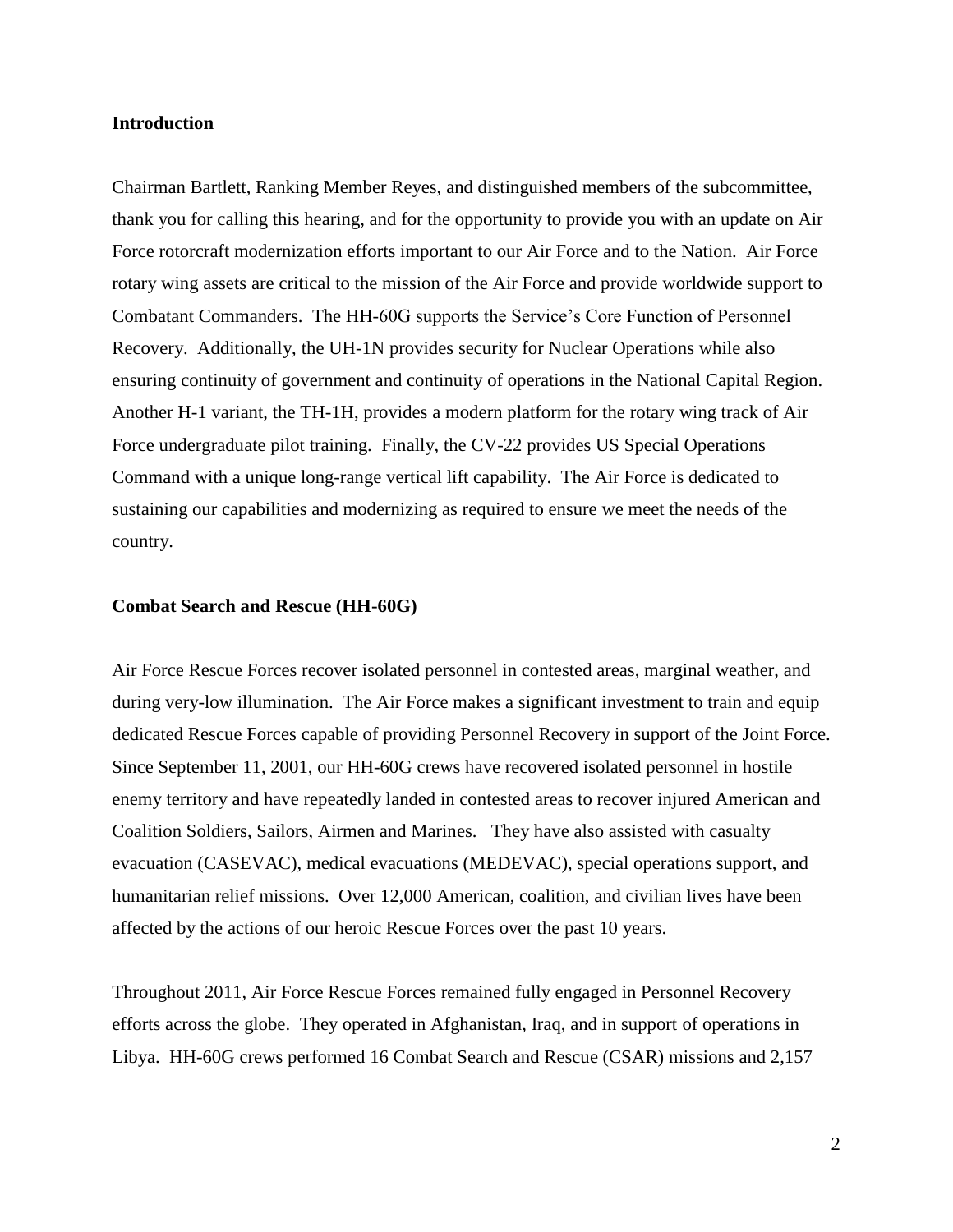CASEVAC missions. Additionally, Rescue Forces performed tsunami humanitarian relief operations on the Japanese main island of Honshu.

The HH-60G Pave Hawk is a low supply/high demand asset and operated throughout 2011 at a significantly higher deployed utilization rate than over previous years. The HH-60G fleet contains only 99 of the original 112 aircraft program of record, of which only 93 are currently flyable due to unscheduled depot maintenance. Major structural cracks have been found on 66 of the 99 aircraft and 47 aircraft have sustained battle damage in the last two years. These impacts have led to increased aircraft down time due to unscheduled depot maintenance.

Aircraft availability remains a top concern for Air Force Personnel Recovery leadership. Ongoing modification programs are keeping the HH-60G a viable combat search and rescue (CSAR) weapon system until the Air Force's replacement program is complete. The modifications address sustainment issues, safety features, defensive systems, and avionics upgrades that allow the HH-60G to continue operations in a joint/multi-national environment under austere combat conditions.

Aircraft survivability remains a top priority for the Air Force. The HH-60G is currently equipped with infrared/radar missile warning systems and countermeasure dispensers. Additionally, the HH-60G has an infrared missile jammer. In FY12, with significant help from the Navy, the Air Force initiated a program to update its onboard sensors on our deployed aircraft to include a hostile fire indictor (HFI) capability. This capability provides indications of unguided weapons such as some types of bullets and rocket propelled grenades. HFI is currently installed on aircraft deployed to Afghanistan and will be installed on the remaining aircraft as they deploy.

Another survivability concern for our HH-60Gs is operating in degraded visual environments (DVE), especially during landings and take offs in dusty areas. The Air Force is finalizing its testing of an improved altitude hold and hover system that will provide the capability to fly a coupled approach to landing. Additionally, the Air Force is participating in a joint effort that is researching technologies that will provide pilots the ability to "see-through" dust during landings and provide a digitized picture of the landing zone in the cockpit.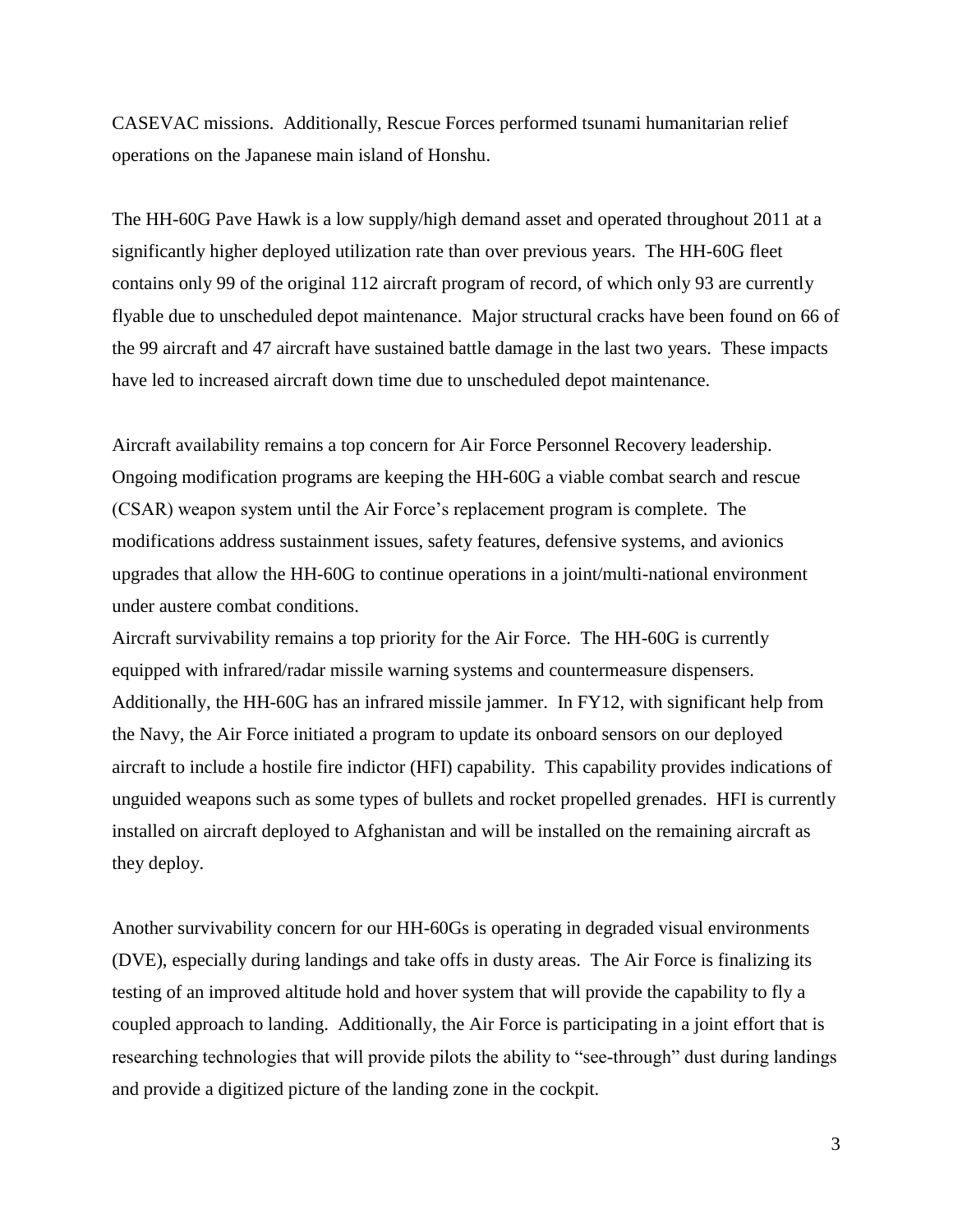The Air Force is procuring replacement rotary wing aircraft based upon currently fielded CSAR capabilities. Two programs address the immediate and long-term needs of the Air Force: HH-60 Operational Loss Replacement (OLR) and the Combat Rescue Helicopter (CRH) program.

The OLR program is a short-term fix to address current availability issues and provide combat capable aircraft to the combatant commanders. The HH-60G is a UH-60A/L with over 25 years of modifications and an off-the-shelf replacement does not exist. The UH-60L is no longer in production and has been replaced by the more modern digitally based UH-60M.

OLR uses an incremental acquisition strategy to deliver replacement aircraft to the warfighter as rapidly as possible. Baseline aircraft are procured using an existing US Army contract. The initial three UH-60M aircraft receive minimal modifications and deliver to a non-combat coded squadron, freeing up three combat capable HH-60Gs to deployed squadrons. The first two aircraft were delivered in September 2011 and the third is scheduled for May 2012.

The additional OLR aircraft will be modified to the current HH-60G configuration. The Air Force plans to utilize existing modifications to limit development and test which reduces schedule risk. Non-recurring engineering will combine several existing modifications into one streamlined modification. The fourth OLR aircraft is scheduled to begin receiving modifications by the end of 2012 with an anticipated delivery in mid to late 2013.

The Air Force's commitment to Personnel Recovery is rooted in our resolve to bring every one of our men and women home from combat, regardless of Service. Modernizing the HH-60G fleet preserves our high end rescue capability to meet Combatant Commanders requirements.

The Combat Rescue Helicopter (CRH) program (formerly known as HH-60 Recapitalization) is a full and open competition intended to replace the entire CSAR fleet. The Joint Staff approved the requirements in July 2010. The program will procure an existing aircraft configured by the contractor with non-developmental mission equipment to meet the approved requirements. A request for proposal is scheduled for May 2012 with a contract award planned for the 3<sup>rd</sup> Quarter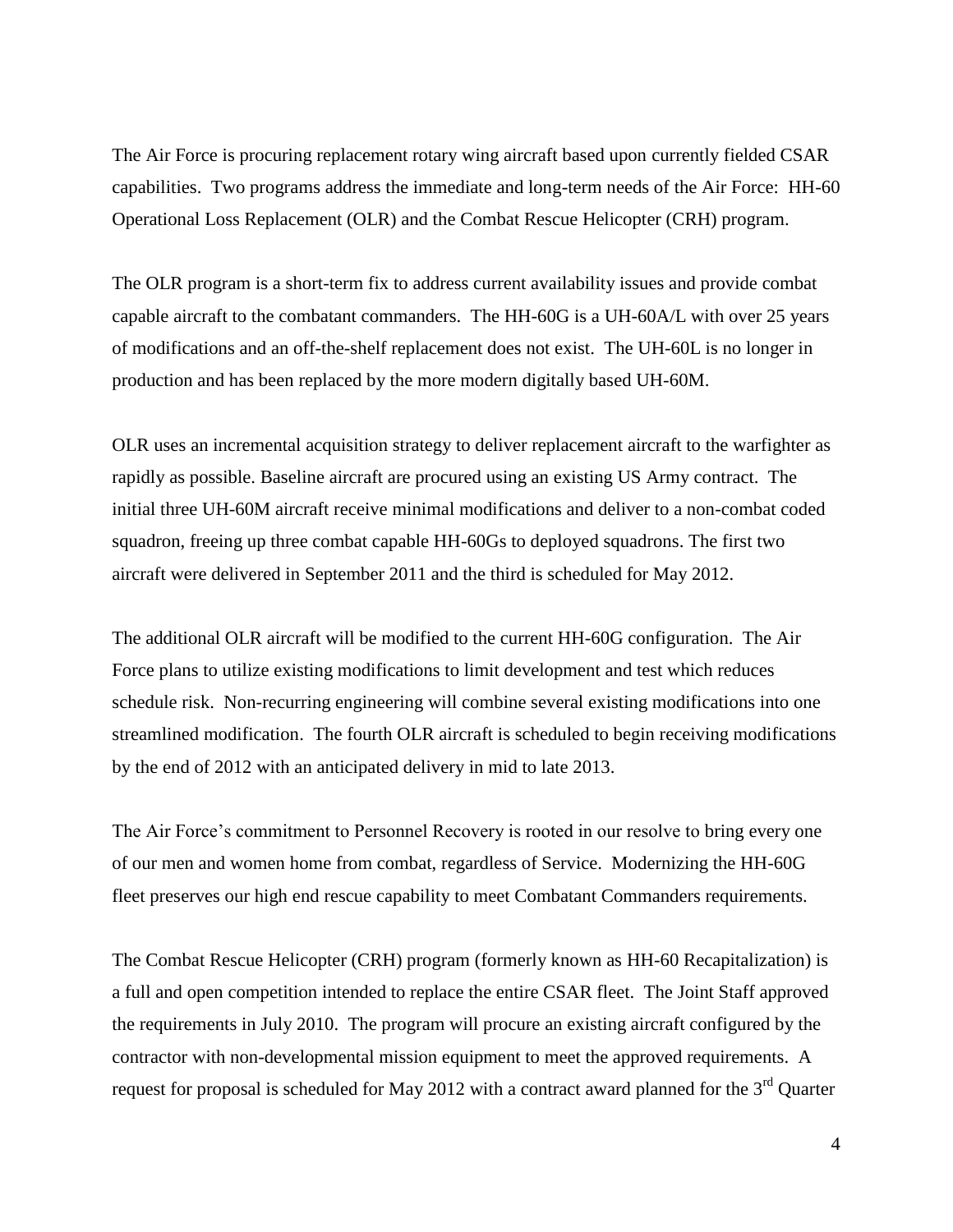of 2013. The FY13 PB supports the procurement of the initial two aircraft and the initiation of the required integration. At Initial Operating Capability (IOC) in FY18, the Air Force will have a minimum of four training aircraft and four operational aircraft.

## **Nuclear Security and Continuity of Government (UH-1N)**

The UH-1N "Huey" is a versatile helicopter whose service in our Air Force has spanned five decades. Entering the USAF inventory in 1970 for its search and rescue capabilities, the UH-1N mission set has expanded and transformed over the years to include nuclear security support, continuity of government/continuity of operations (COG/COOP), Foreign Internal Defense support, formal training, senior leader airlift, test/range support, and survival/evasion/resistance/escape (SERE) training. The UH-1N helicopters assigned at the following locations: Maryland, Wyoming, Montana, North Dakota, Washington, Florida, New Mexico, and Japan.

The two primary missions conducted by the UH-1N are nuclear security support and COG/COOP. The nuclear security support mission includes emergency security response and nuclear convoy support. During an emergency security response mission, UH-1N helicopters provide timely transport of a tactical response force to defend/protect a missile site. Once at the site, the helicopters conduct overhead surveillance and communications support for the tactical response force. Nuclear convoy support missions require the UH-1Ns to transport an airborne convoy response force, provide convoy communications support, and conduct overhead surveillance to ensure the security of the nuclear convoy.

The Air Force is also tasked under three operations plans for national level COG/COOP missions. These National Capital Region emergency evacuation plans require 27 UH-1Ns to ensure enough aircraft are on alert 24 hours a day, 7 days per week, 365 days per year, while still addressing scheduled and unscheduled maintenance, training, senior leader airlift, MEDEVAC, search and rescue, and Defense Support of Civil Authorities requirements. The 1<sup>st</sup> Helicopter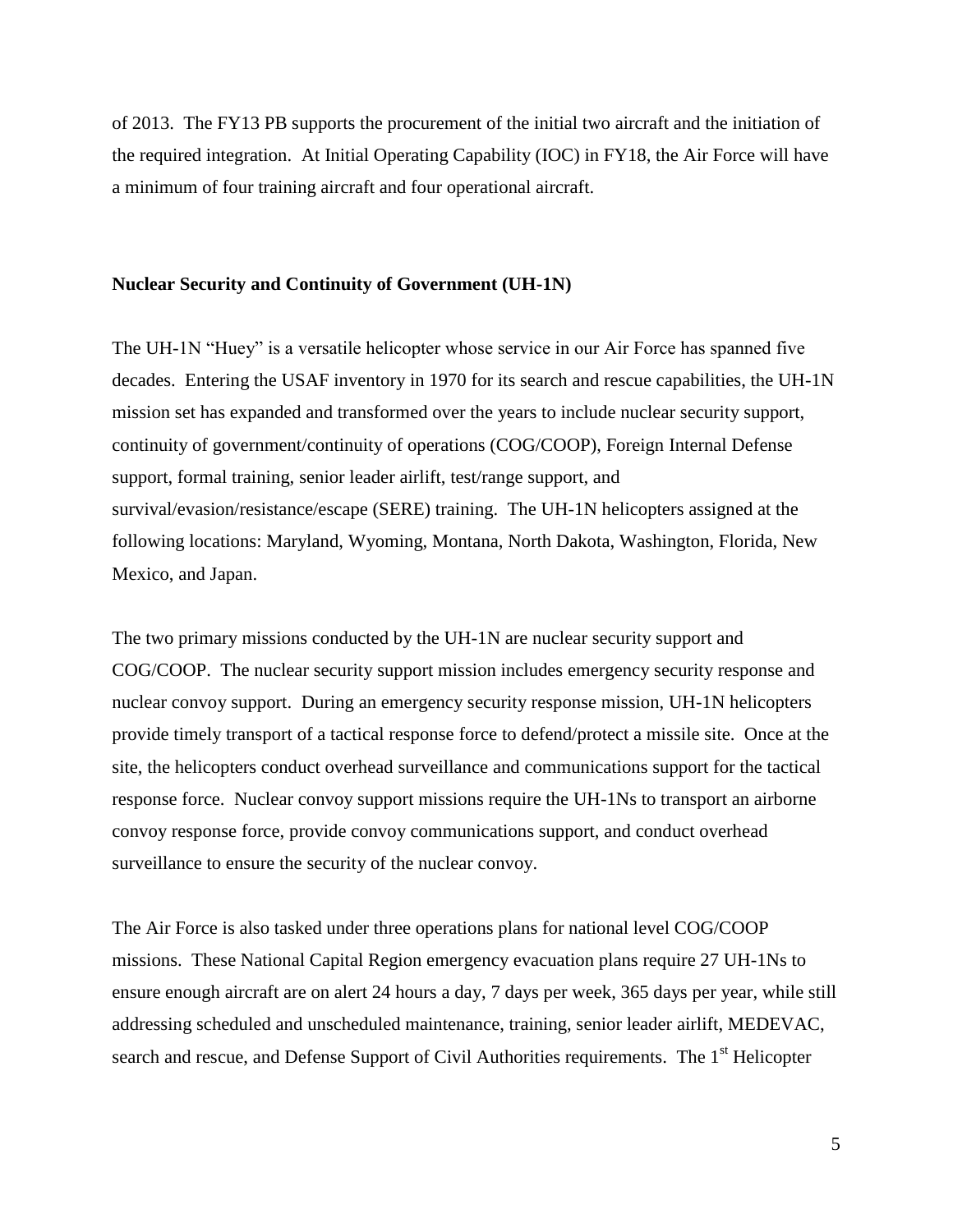Squadron, at Andrews AFB, MD, currently has 19 UH-1N helicopters to support the COG/COOP missions.

In FY 2009, the Air Force began the Common Vertical Lift Support Platform (CVLSP) program to replace the 62 UH-1N helicopters with 93 non-developmental, off-the-shelf helicopters with mission-essential speed, range, payload, endurance, and survivability capabilities. The modernization effort focused on addressing the capability gaps that had developed between the UH-1N and its assigned missions during the past 40 years. Due to fiscal constraints, the FY 2013 President's Budget eliminates funding for the CVLSP platform, allowing the Air Force to take a strategic pause and explore more cost-effective strategies to address the nuclear security and COG/COOP mission capability gaps.

While the missions UH-1N helicopters support have changed and expanded over the past 40 years, the helicopter has not. Today, we ask our UH-1N pilots to fly an aircraft at night with night vision goggles, but without the benefit of a night vision compatible cockpit and without crashworthy seats. Several UH-1N safety and obsolescence modifications, including the installation of night vision compatible cockpits and crashworthy seats, are being considered to address these near term issues. Additionally, upgrades to training systems that will decrease the UH-1N flying hour requirements, while still ensuring a high readiness for the COG/COOP missions, will allow the UH-1N fleet to more effectively conduct their missions.

In the long-term, the UH-1Ns are entering uncharted territory in terms of their age, much like the KC-135 fleet. There is still a validated requirement to replace the UH-1N fleet, which does not meet the requirements of the DoD Nuclear Weapons Security Manual 5210.41M, and is deficient in numbers and performance for the COG/COOP mission. Specifically, the UH-1N lacks night all-weather capability, and crew command and control situational awareness, in addition to the aforementioned lack of adequate carrying capacity, speed, range, endurance, and survivability. Additionally, the UH-1N has its sustainment and obsolescence issues. Until a replacement is possible, the USAF is exploring a number of strategies to mitigate the capability gaps in the nuclear security and COG/COOP mission areas. These include revised tactics, techniques, and procedures; sustainment modifications to UH-1N aircraft; and increasing force structure through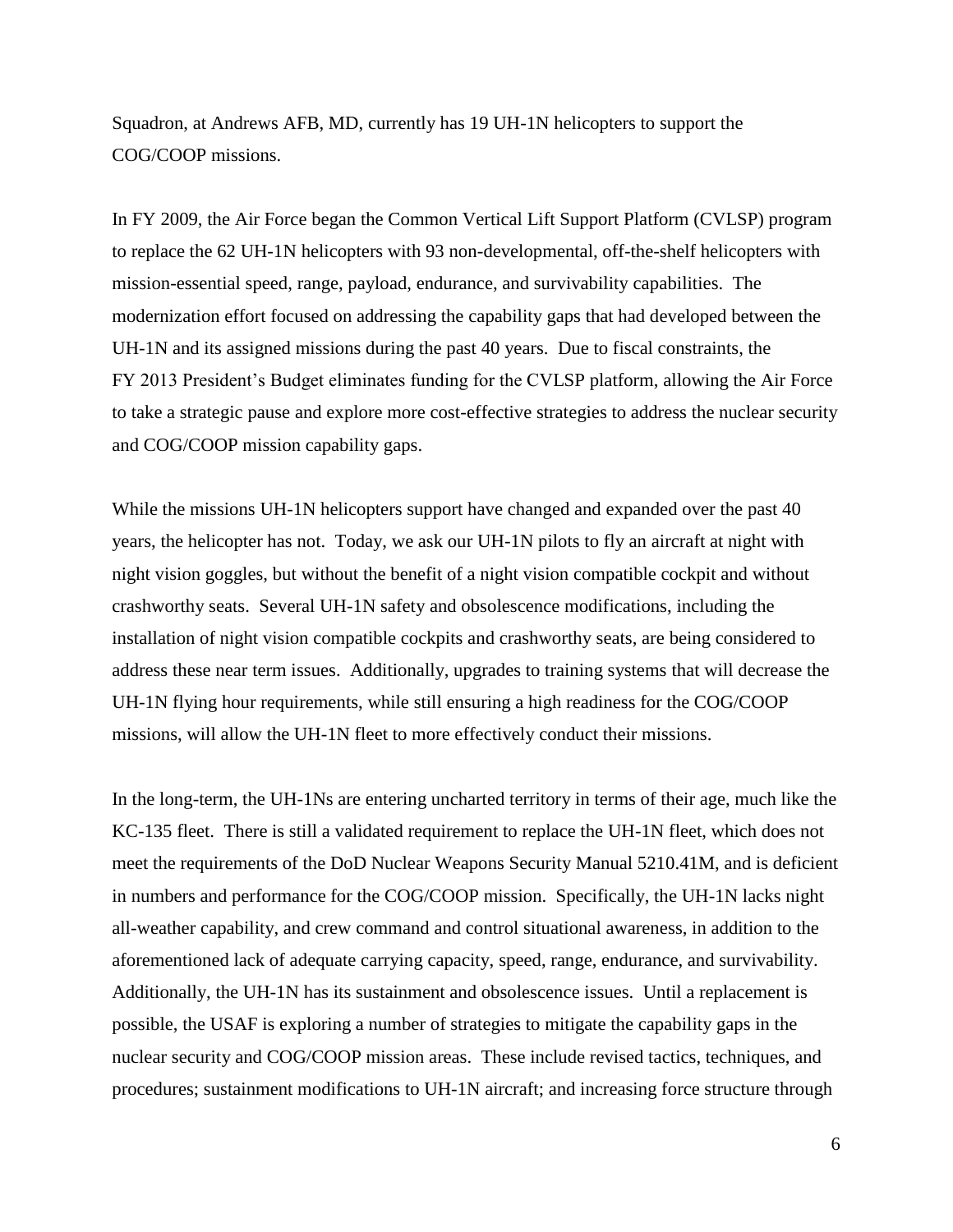excess defense articles. In fact, the Air Force is already pursuing the transfer of up to 22 UH-1Ns from the United States Marine Corps between FY 2012 and FY 2014.

## **Training (TH-1H)**

The TH-1H, a modernized version of the UH-1H, is used by the Air Force for its undergraduate helicopter pilot training track conducted at Fort Rucker, Alabama. In modifying a UH-1H to the TH-1H or "Huey II" configuration, the aircraft receives new main and tail rotors, drive train, tail boom, and avionics as well as upgraded engines. When the modification program is complete in late 2013, the Air Force will have a fleet of 28 TH-1H helicopters that will provide 20 years of usable life for rotary wing pilot training. The TH-1H provides a cost effective solution for Air Force rotary wing pilot training requirements and ensures graduates are well prepared for assignment to operational systems.

### **Special Operations (CV-22)**

Air Force Special Operations Command (AFSOC) uses the CV-22 Osprey's unique long range, speed, and vertical take-off and landing (VTOL) characteristics to provide US Special Operations Command warfighters with specialized air mobility. The Air Force Doctrine Document 1 defines specialized air mobility as "the conduct of rapid, global infiltration, exfiltration, and resupply of personnel, equipment, and materiel using specialized systems and tactics. These missions may be clandestine, low visibility, or overt and through hostile, denied, or politically sensitive airspace." The benefits of long range VTOL were demonstrated on June 1, 2010 in Afghanistan, when two CV-22s conducted an 800-mile round trip combat search and rescue mission when severe dust storms and mountain ranges sidelined all other aircraft. The CV-22s flew over the mountain range and through very low visibility to recover the crew and passengers in less than four hours.

The CV-22 is worldwide deployable and has deployed in support of Operation Enduring Freedom (OEF), Operation Iraqi Freedom (OIF) and other contingencies. One AFSOC squadron is currently supporting operations in Afghanistan. In order to successfully meet the CV-22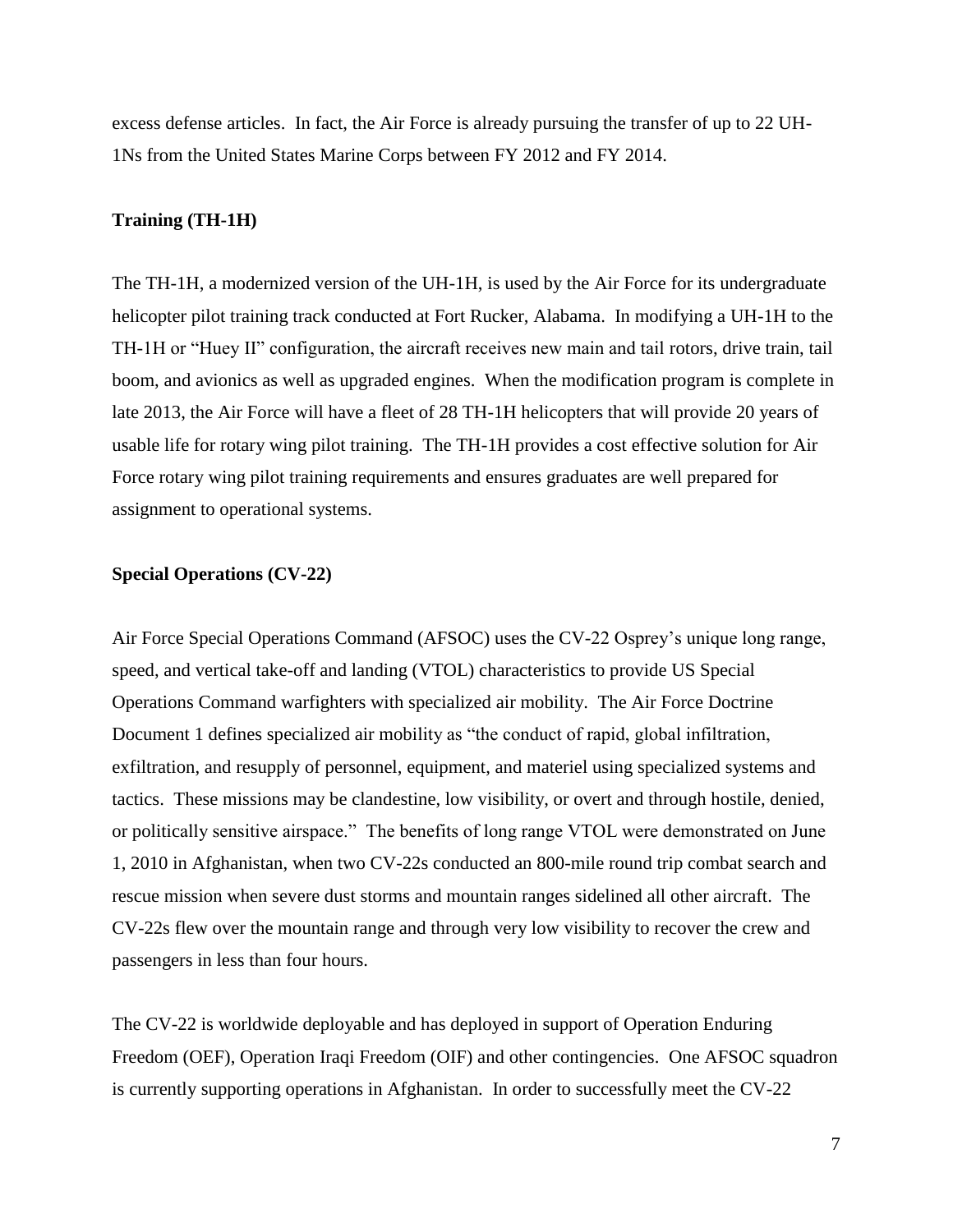combat and training mission taskings, the Air Force continues to fully support the program of record. The current CV-22 fleet stands at 23 aircraft with the final buy scheduled in FY14. Declaration of full operational capability will be made following the delivery of the last CV-22 in FY16.

The Joint V-22 Program Office is developing improvements to CV-22's capabilities and is focused on improving the aircraft's reliability, availability, and reducing operating costs. Improvements are currently being implemented to increase aircraft readiness. Many of these efforts are promising mean time between failure improvements of 100% or more. Particular emphasis is being placed on improving CV-22 engine time-on-wing. These development efforts will address sand ingestion problems that severely degrade engine performance and necessitate costly engine removals and repairs, a particular problem for the CV-22 which has been operating and training in harsh desert environments.

Improvements to the CV-22 are being made in block increments and each block includes a number of modification upgrades installed as they become available. Block 10/B retrofit modifications are underway to bring the oldest CV-22s to the common baseline configuration. Production CV-22s now include some of the upgrades associated with the Block 20/C configuration (e.g. line of site communications modification and the MV-22 Block C modifications). Initiated in FY 2011, the Block 20 retrofit modification program will begin retrofitting CV-22s with modifications that will improve operational safety, suitability, and effectiveness; correct deficiencies identified in testing and operations; improve reliability/maintainability; and enhance self-deployment capabilities.

Given the CV-22 mission, survivability is an important consideration. The CV-22 Block 10/B aircraft contain an advanced directed infrared countermeasure (DIRCM) system, a suite of integrated radio frequency countermeasures (SIRFC) that detects and jams radio frequency weapons, missile warning capability, and chaff and flare dispensers. SIRFC upgrades, which increase jamming effectiveness, are being tested as part of the CV-22 Block 20/C modifications. Additionally, helmet mounted displays, which assist with situational awareness in degraded visual environment, and main landing gear fire suppression system are in development. Future